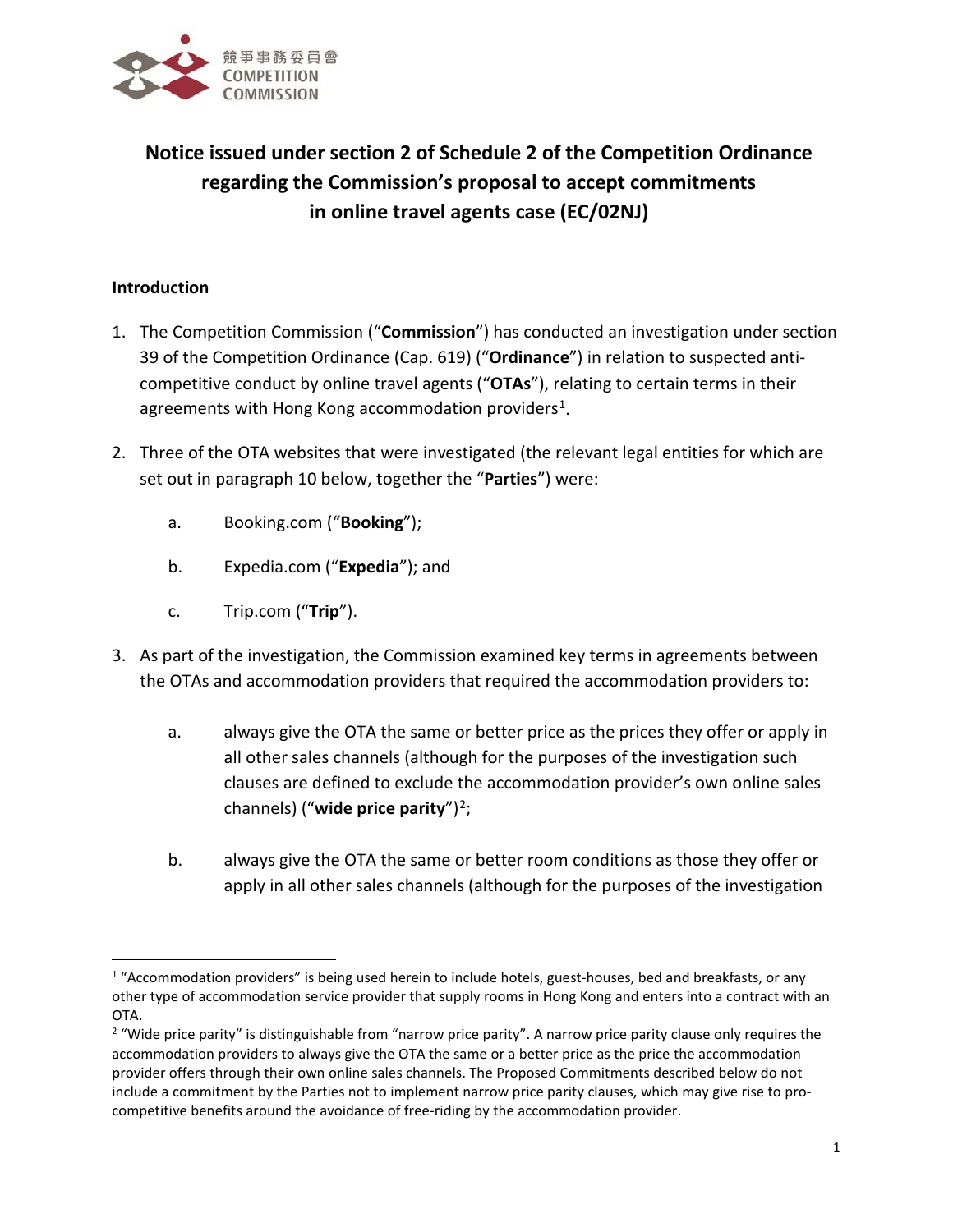

such clauses are defined to exclude the accommodation provider's own online sales channels) ("**wide conditions parity**"); and

c. always give the OTA room availability that is at least as favourable as those given to any of its competitors ("**room availability parity**"),

## together the "**Relevant Provisions**".

- 4. Based on its investigation, the Commission found that:
	- a. Booking's agreements with accommodation providers included terms requiring wide price parity, wide conditions parity and room availability parity;
	- b. Expedia's agreements with accommodation providers included terms requiring wide price parity, wide conditions parity and room availability parity; and
	- c. Trip's agreements with accommodation providers included terms requiring wide price parity.
- 5. The Commission considers that by including the terms set out in paragraph 4 in their agreements with accommodation providers, the Parties may have made and given effect, and be giving effect, to agreements which could potentially prevent, restrict or distort competition in contravention of section 6 of the Ordinance ("**First Conduct Rule**").
- 6. Each of the Parties have offered commitments under section 60 of the Ordinance to take and refrain from particular actions ("**Proposed Commitments**"). The Proposed Commitments are appended as **Annexes 1, 2 and 3**. The Commission considers that the Proposed Commitments are appropriate to address its concerns about a possible contravention of the First Conduct Rule, and it therefore proposes to accept them.
- 7. In accordance with the requirements of section 2, Schedule 2 to the Ordinance, the Commission hereby gives notice of the Proposed Commitments and requests parties to make representations in response to this notice (including on the Commission's proposed acceptance of the Proposed Commitments).
- 8. The remainder of this notice sets out further details regarding:
	- a. the Parties (Part A);
	- b. the role of OTAs in the supply of accommodation provider rooms (Part B);
	- c. the competition concerns identified by the Commission (Part C);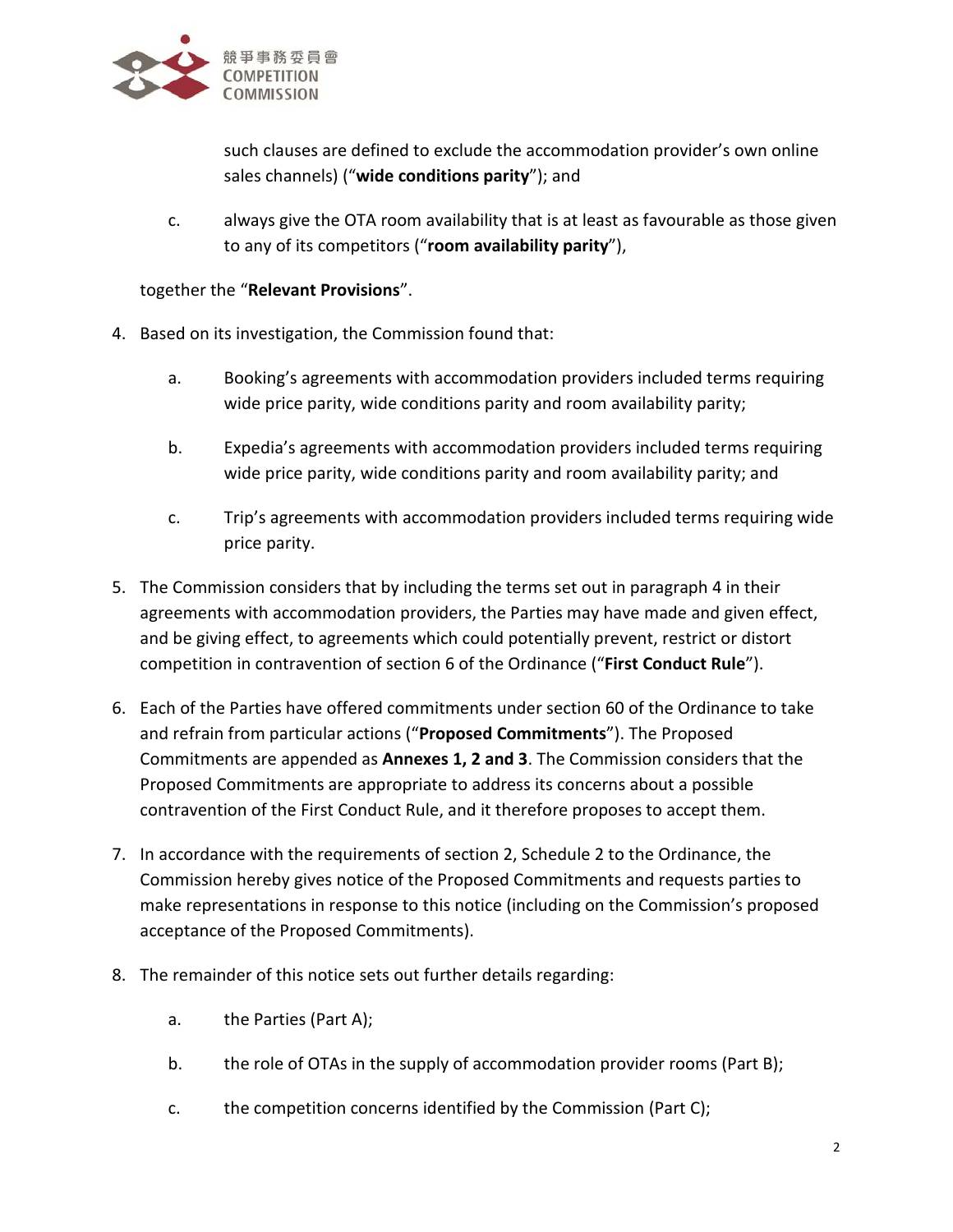

- d. the Proposed Commitments (Part D and Annexes 1, 2 and 3); and
- e. the manner in which interested parties should make representations in response to this notice (Part E).

## **A. The Parties**

- 9. The Parties form part of the three major OTA groups in Hong Kong<sup>[3](#page-2-0)</sup> and make up a large part of OTA accommodation bookings in Hong Kong.
- 10. The Parties are as follows:
	- a. in the case of Booking, Booking.com B.V. and Booking.com (Hong Kong) Ltd. Booking.com is operated by Booking.com B.V. and is supported in Hong Kong by Booking.com (Hong Kong) Ltd. Booking.com B.V. and Booking.com (Hong Kong) Ltd. are direct and indirect fully owned subsidiaries of Booking.com Holding B.V. Booking.com B.V. and Booking.com Holding B.V. are incorporated in the Netherlands. Booking.com (Hong Kong) Ltd. is incorporated in Hong Kong;
	- b. in the case of Expedia, Expedia Lodging Partner Services Sarl. Expedia Lodging Partner Services Sarl is the primary entity for Expedia's accommodation supply business, and alongside Travelscape, LLC (d/b/a Expedia Travel), VacationSpot S.L., Hotels.com, L.P., BEX Travel Asia Pte., Ltd., enters into lodging contracts with accommodation providers in Hong Kong. Each entity is a direct or indirect subsidiary of Expedia, Inc. The Proposed Commitments given by Expedia relate to Expedia Group brand sites that offer hotels to consumers including, in Hong Kong, the brands Expedia and hotels.com; and
	- c. in the case of Trip, Trip International Travel (Hong Kong) Limited ("**Ctrip Travel HK**") and Ctrip.com (Hong Kong) Limited ("**Ctrip HK**"). Ctrip Travel HK is the holding company used as the contracting party to sign all supply agreements with hotels in Hong Kong region. Ctrip HK is an affiliated company of Ctrip Travel HK and operates the Trip.com website. Both Ctrip HK and Ctrip Travel HK are part of Trip.com Group.

<span id="page-2-0"></span><sup>&</sup>lt;sup>3</sup> There are also a few smaller OTAs operating in Hong Kong.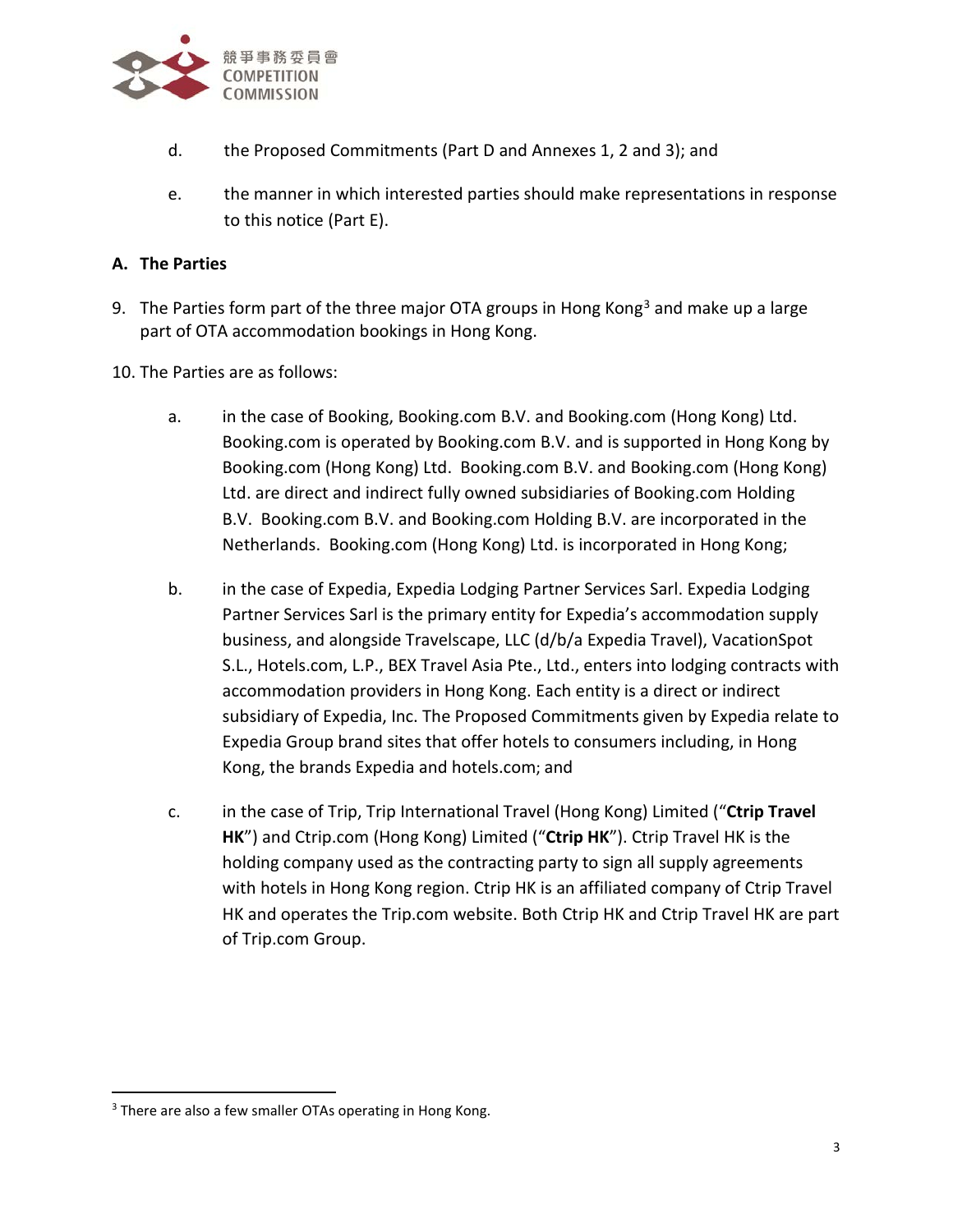

## **B The role of OTAs in the supply of accommodation provider rooms**

- 11. Accommodation providers use both their own sales channels and other channels such as traditional offline travel agencies and OTAs such as the Parties to reach customers.
- 12. OTAs operate platforms on the internet through which consumers can search for and book rooms in accommodations that use the platforms. Accommodation providers enter into agreements with the OTAs to enroll on the platforms and upload information about and images of the accommodations to the platforms. Consumers visiting the OTAs' platforms may search for accommodation providers, compare accommodations on the basis of different criteria, including price, and then book rooms. They are not charged by the OTA for using its platform in this way.
- 13. Accommodation providers set the room prices to be displayed to consumers on the OTAs' platforms and the OTAs receive commission from the accommodation providers for each sale. The OTAs do not typically purchase the rooms but act as agents selling the rooms on behalf of the accommodation providers.
- 14. In order to achieve the highest possible occupancy rate, it is common for Hong Kong accommodation providers to enroll on several OTAs. The more accommodation providers on an OTA website, the more consumers it will attract, and the more consumers that visit a particular OTA website, the more appealing the OTA will typically be to accommodation providers.

#### **C The competition concerns identified by the Commission**

- 15. This section explains the situation that the Proposed Commitments are seeking to deal with, for the purposes of section 2(2)(d) of Schedule 2 of the Ordinance.
- 16. The agreements between the accommodation providers and OTAs constitute vertical agreements, i.e. agreements between undertakings that are not competitors<sup>[4](#page-3-0)</sup>. The Commission has assessed whether the Relevant Provisions could have the potential effect of harming competition within the meaning of the First Conduct Rule.

#### *Wide price parity terms*

17. Wide price parity terms may have the potential effect of softening competition among OTAs as they mean that the price of accommodation providers' rooms will always be the same on competing OTAs' websites.

<span id="page-3-0"></span> <sup>4</sup> For further information, please refer to the Commission's Guideline on the First Conduct Rule, paragraphs 6.5 to 6.9.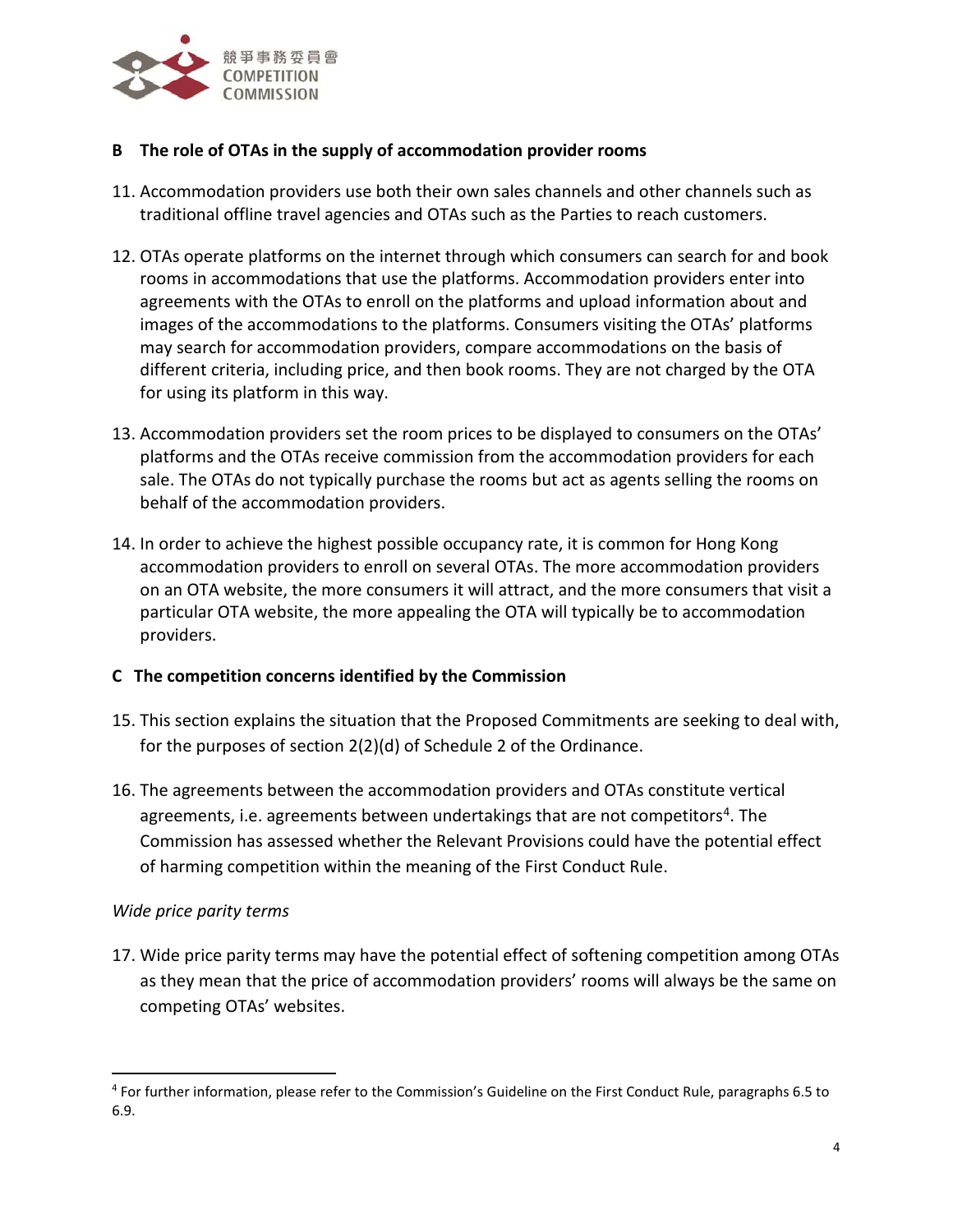

- 18. Absent such a clause, an OTA may try to attract accommodation providers to its platform by offering a low commission rate on the sale of rooms. However, with wide price parity terms, the accommodation providers cannot reflect this lower commission rate by way of a lower room rate on that OTA. Any reduced commission rate is therefore unlikely to be accompanied by increased demand by consumers for that OTA's services. This potentially reduces the OTA's incentive to reduce the commission rate in the first place, and thus OTA competition in commission rates is softened.
- 19. The wide price parity terms could have the potential further effect that increases in an OTA's commission rate cannot lead to a higher room price on that OTA's platform than that available through its competitors. If an OTA increases its commission rate, accommodation providers have the choice of increasing their room rates to accommodation seekers to reflect this higher cost, a decision which would mean also increasing the room rates on other OTAs platforms that have not increased their commission fees, or absorbing the increase in commission. The accommodation provider cannot increase its room rate on the higher cost OTA's platform alone (thereby placing competitive pressure on that OTA by driving consumer traffic away from its platform to other OTAs). Therefore, unless the accommodation provider is prepared to drop the OTA altogether, wide price parity may have the potential effect of softening competition by reducing the competitive pressure accommodation providers can place on the OTAs.
- 20. Wide price parity clauses may also have the potential effect of hindering entry and expansion by new or smaller OTAs. Specifically, OTAs wishing to enter the market or smaller OTAs may not be able to compete effectively with the incumbents by offering lower commission rates in return for better room rates.

#### *Room availability parity terms*

21. Room availability parity terms have the potential effect of preventing accommodation providers from rewarding or otherwise playing OTAs off against each other by making more rooms available to lower-cost OTAs (i.e. those offering a lower commission to the accommodation provider). As in the case of the wide price parity terms, this may have the possible effect of softening competition among OTAs, as OTAs may have reduced incentives to compete on the basis of commission rates and there may be a foreclosing effect on new entrants and smaller OTAs.

#### *Wide conditions parity terms*

22. The competition concern with wide conditions parity is similar to that with room rate and room availability parity. Specifically, if there is a wide conditions parity clause in an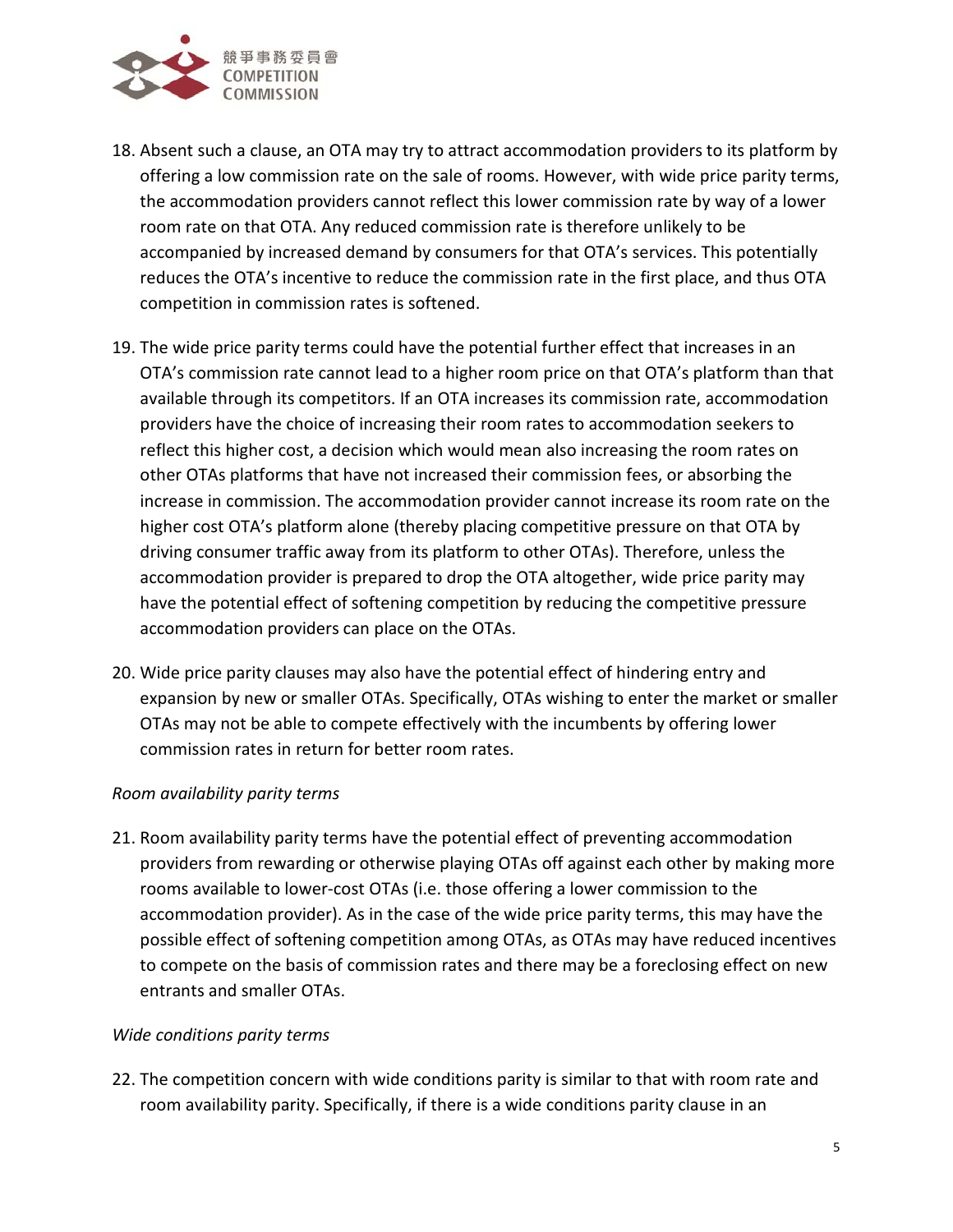

agreement with a particular accommodation provider, an OTA offering a lower commission rate to the accommodation provider potentially cannot benefit from better room conditions than the OTA with the parity clause.

23. This has the potential effect of reducing the incentives of the OTA to lower its commission rate in the first place as the reduction will not in result in better room conditions being given to that OTA by the accommodation provider (and the potential for an increase in consumer traffic to that OTA's website). Another possible effect is that an accommodation provider also cannot use better room conditions as a bargaining tool in its commission negotiations with OTAs.

## **D. Proposed Commitments**

- 24. This section provides a high level summary of the Proposed Commitments appended in **Annexes 1, 2 and 3** and explains their intended object and effect for the purposes of section 2(2)(b) of Schedule 2 of the Ordinance.
- 25. The Proposed Commitments do not constitute an admission by the Parties of a contravention of a competition rule.
- 26. Should the Commission accept the Proposed Commitments, it will not continue its investigation, or bring proceedings in the Tribunal, against the Parties regarding this matter.

*Scope*

- 27. The Proposed Commitments have the purpose of ensuring that none of the Parties will enforce or enter into agreements with accommodation providers that contain wide price parity, wide conditions parity and room availability parity terms.
- 28. The Proposed Commitments also provide that the Parties will not enforce or enter into agreements with accommodation providers that restrict the terms and conditions, including room rates, that accommodation providers are able to offer through their own offline sales channels.
- 29. The intended purpose of the Proposed Commitments is to address the competition concerns described in Part C by seeking to ensure that room prices, room conditions and room availability exist as potential competition parameters in the relationship between each of the Parties and with respect to other OTAs.
- 30. Since wide price parity terms will no longer apply between OTAs as a result of the Proposed Commitments, it will be possible for OTAs to compete with each other by inducing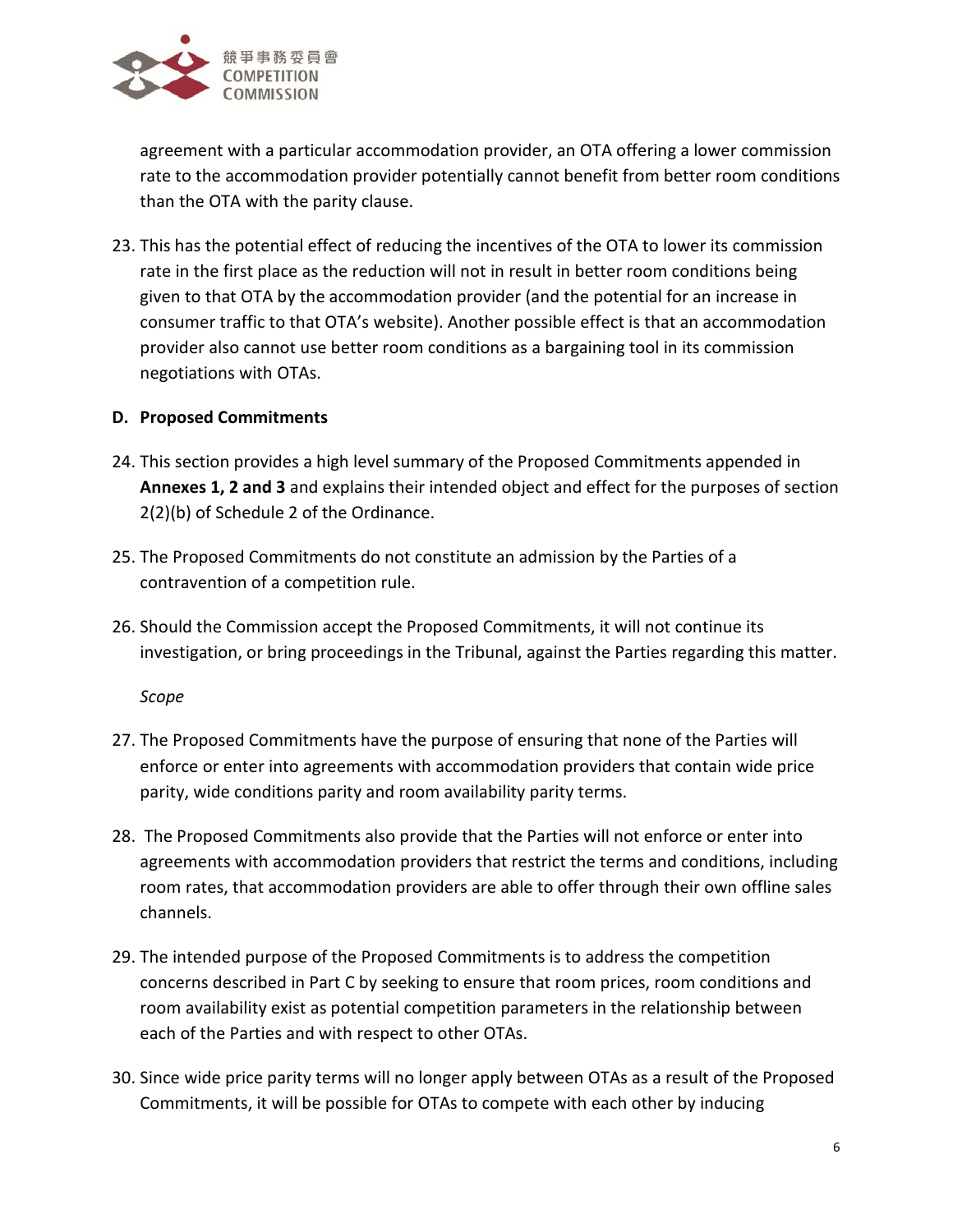

accommodation providers to offer lower prices on their platforms in return for the OTA agreeing to take a lower commission rate on room sales. Equally, it will be possible for accommodation providers to place competitive pressure on OTAs by offering lower room prices to OTAs that are willing to charge lower commission rates.

- 31. The Proposed Commitment to not apply terms relating to room availability parity, as well as parity concerning other conditions, would also increase the ability of accommodation providers to reward an OTA offering lower commission rates than its competitors (for example, by offering such an OTA more favourable cancellation rules or free breakfasts on rooms). This may also help to promote competition between OTAs.
- 32. Finally, the Proposed Commitments exclude specific types of bookings from their scope (i.e., managed, opaque and package bookings), on the basis that such bookings have particular product characteristics which justify their differential treatment from normal standalone accommodation bookings.

## *Timeframes*

- <span id="page-6-0"></span>33. The Parties will implement the Proposed Commitments within 90 calendar days from the dates on which they receive notice that the Commission accepts them.
- 34. Each of the Parties will provide the Commission with a separate written report on their compliance with their respective Proposed Commitments within 120 calendar days from the date on which they receive notice that the Commission accepts them.
- 35. The Proposed Commitments will remain in force for a period of five years from the implementation date specified in paragrap[h 33](#page-6-0) above.
- **E. Making representations in response to this notice**
- 36. The Commission invites representations from interested parties on the matters in this notice, including the Commission's proposed acceptance of the Proposed Commitments. The Commission will consider all representations received within the deadline below before making its decision on whether to accept the Proposed Commitments.
- 37. Any party wishing to provide representations should do so in writing **no later than 6pm on 14 April 2020**. **Representations received after this time will not be considered.**
- 38. Representations should be sent to the Commission as follows: